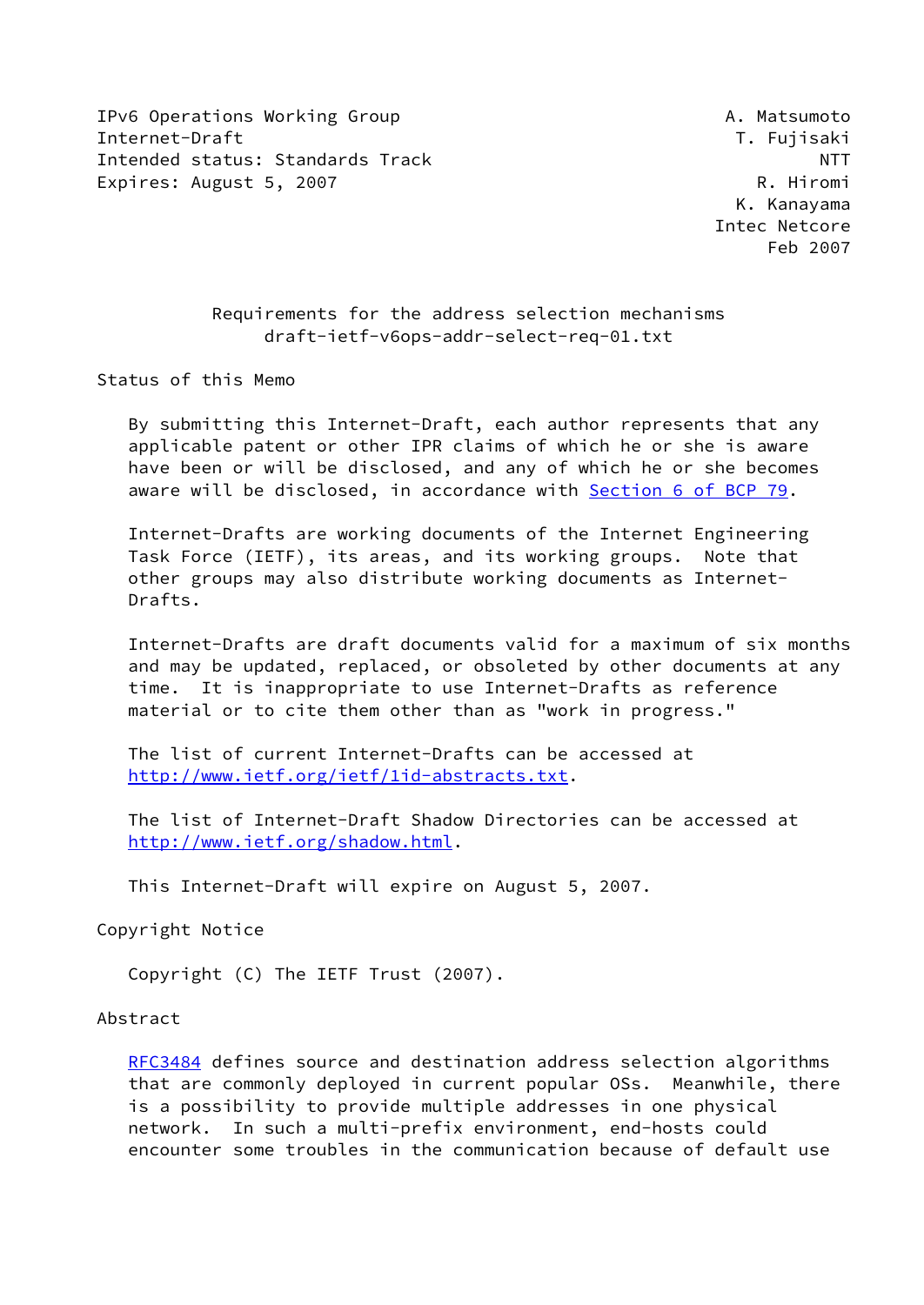Matsumoto, et al. **Expires August 5, 2007** [Page 1]

| Internet-Draft | Address Selection Req | Feb 2007 |
|----------------|-----------------------|----------|
|----------------|-----------------------|----------|

of the [RFC3484](https://datatracker.ietf.org/doc/pdf/rfc3484) mechanism. Some mechanism for the address selection problems are proposed including [RFC3484](https://datatracker.ietf.org/doc/pdf/rfc3484) policy table distribution and [RFC3484](https://datatracker.ietf.org/doc/pdf/rfc3484)-update. This document describes the requirements for these address selection mechanisms.

# Table of Contents

| 1.1.             | Scope of this document 3                                                          |  |  |  |
|------------------|-----------------------------------------------------------------------------------|--|--|--|
|                  | $\underline{2}$ . Requirements of Address Selection 3                             |  |  |  |
| 2.1.             | Contents of Policy Table 3                                                        |  |  |  |
| 2.2.             |                                                                                   |  |  |  |
|                  | 2.3. Redistribution of changed Policy Table $\frac{4}{5}$                         |  |  |  |
| 2.4.             |                                                                                   |  |  |  |
| 2.5.             | Generating Policy Table per CPE/Node $\frac{4}{5}$                                |  |  |  |
| 2.6.             |                                                                                   |  |  |  |
|                  | 3. Possible Solutions for Address Selection Problem $\frac{4}{5}$                 |  |  |  |
| 3.1.             | Routing System Assistance for Address Selection by                                |  |  |  |
|                  |                                                                                   |  |  |  |
| 3.2.             | 3484-update $\ldots \ldots \ldots \ldots \ldots \ldots \ldots \ldots \frac{5}{2}$ |  |  |  |
|                  |                                                                                   |  |  |  |
| 3.4.             | policy distribution mechanism $\ldots \ldots \ldots \ldots \ldots$                |  |  |  |
| $\overline{4}$ . | Discussion at 67th IETF $\dots \dots \dots \dots \dots \dots \dots \dots$         |  |  |  |
|                  |                                                                                   |  |  |  |
| 6.               |                                                                                   |  |  |  |
|                  | Appendix A. Solutions for RFC3484 policy distribution 9                           |  |  |  |
|                  | A.1. Policy distribution with router advertisement (RA)                           |  |  |  |
|                  |                                                                                   |  |  |  |
| A.2.             | Policy distribution in DHCPv6 10                                                  |  |  |  |
| A.3.             | Using other protocols $\ldots \ldots \ldots \ldots \ldots \ldots \underline{11}$  |  |  |  |
| A.4.             |                                                                                   |  |  |  |
| A.5.             | Converting routing information to policy table $\underline{11}$                   |  |  |  |
|                  |                                                                                   |  |  |  |
| 7.1.             |                                                                                   |  |  |  |
|                  | 7.2. Informative References 12                                                    |  |  |  |
|                  |                                                                                   |  |  |  |
|                  | Intellectual Property and Copyright Statements 14                                 |  |  |  |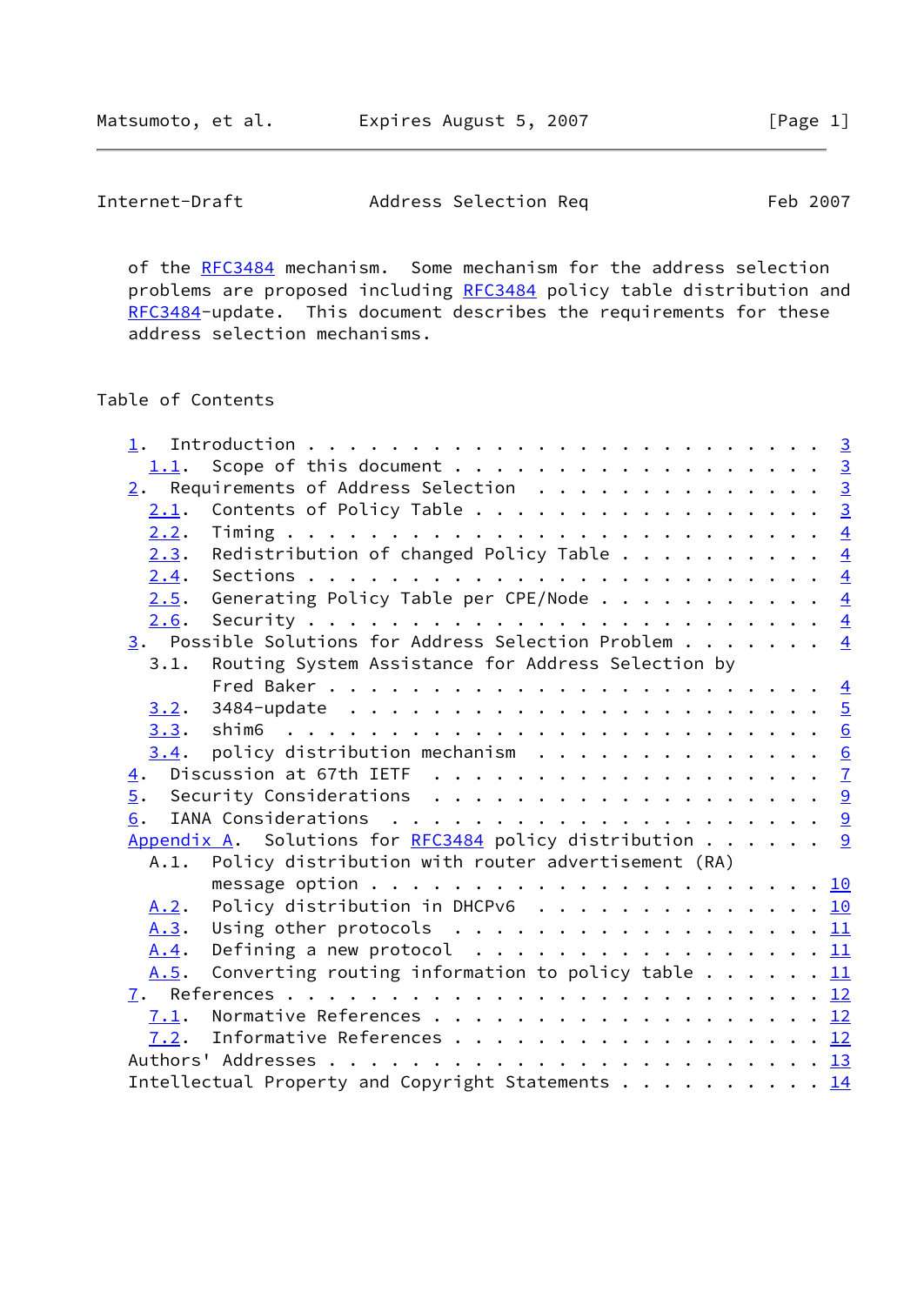Matsumoto, et al. Expires August 5, 2007 [Page 2]

<span id="page-2-1"></span>Internet-Draft Address Selection Req Feb 2007

#### <span id="page-2-0"></span>[1](#page-2-0). Introduction

 One physical network can have multiple logical networks. In that case, an end-host has multiple IP addresses. In the IPv4-IPv6 dual stack environment or in a site connected to both ULA [\[RFC4193](https://datatracker.ietf.org/doc/pdf/rfc4193)] and global scope networks, an end-host has multiple IP addresses. These are examples of the networks that we focus on in this document. In such an environment, an end-host will encounter some communication trouble documented in PS. [[I-D.arifumi-v6ops-addr-select-ps\]](#page-12-5)

[RFC 3484](https://datatracker.ietf.org/doc/pdf/rfc3484) [\[RFC3484](https://datatracker.ietf.org/doc/pdf/rfc3484)] defines both source and destination address selection algorithms. [RFC 3484](https://datatracker.ietf.org/doc/pdf/rfc3484) defines a default address table, and enables adding other entries to this table. Flexible address selection can be carried out.

 In addition, the distribution of an address policy table is an important matter. [RFC 3484](https://datatracker.ietf.org/doc/pdf/rfc3484) describes all the algorithms for setting the address policy table, but it makes no mention of autoconfiguration.

 To make a smooth connection with the appropriate source and destination address selection inside a multi-prefix environment, nodes must be informed about routing policies of their upstream networks and possible source address selection policies. Then, those nodes must put those policies into individual policy tables.

On the other hand, the [RFC3484](https://datatracker.ietf.org/doc/pdf/rfc3484) mechanism is commonly deployed. However, manual configuration of the policy table is not a feasible idea and some automatic mechanism is needed.

 In this document, requirements for distribution of the address selection policy are described for promotional use of the [RFC3484](https://datatracker.ietf.org/doc/pdf/rfc3484) mechanism.

<span id="page-2-2"></span>[1.1](#page-2-2). Scope of this document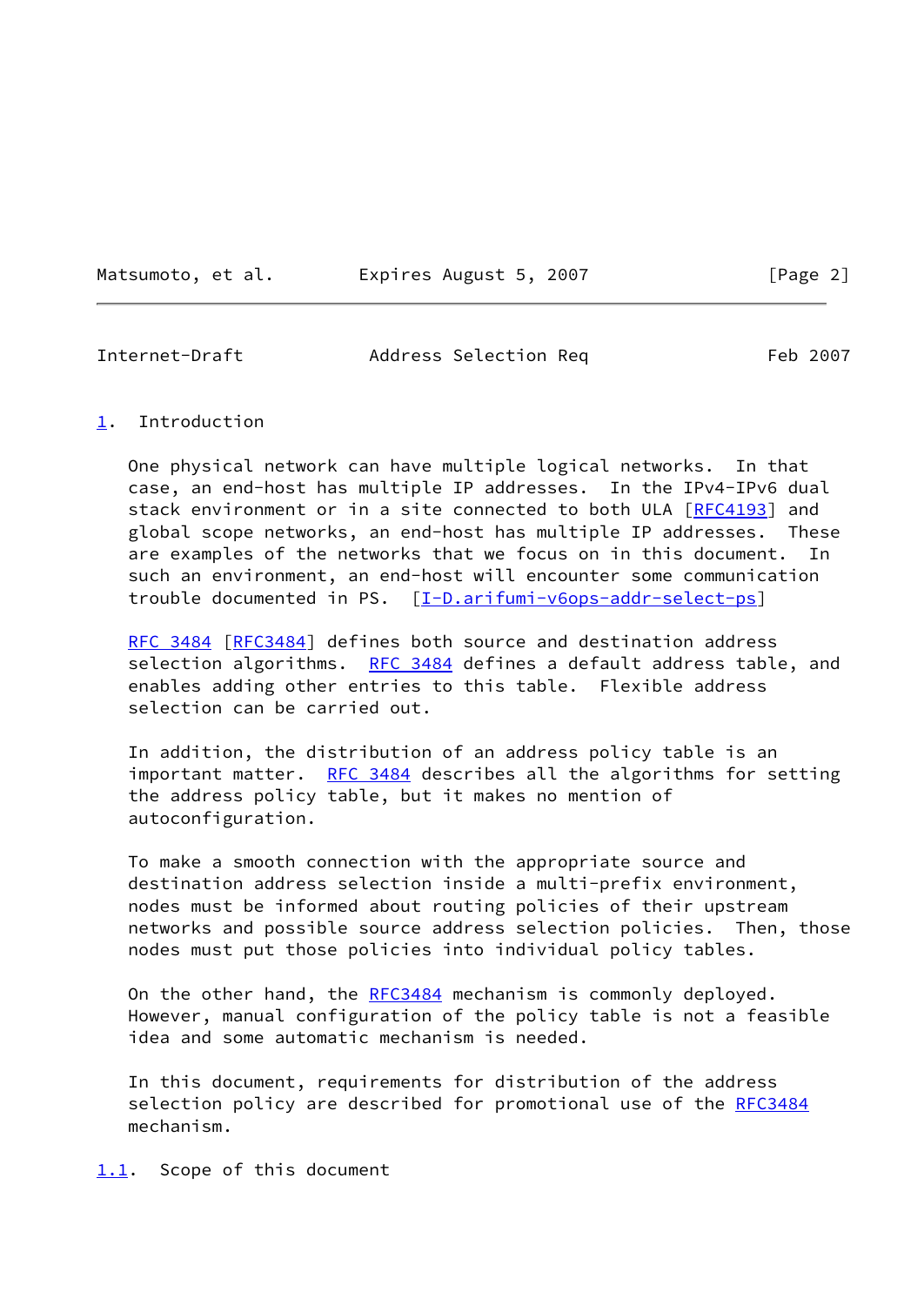The routing information from an upstream network is necessary, but in this document, we are focused on how to select source and destination addresses at the [RFC3484](https://datatracker.ietf.org/doc/pdf/rfc3484) address policy table of the end-host.

- <span id="page-3-0"></span>[2](#page-3-0). Requirements of Address Selection
- <span id="page-3-1"></span>[2.1](#page-3-1). Contents of Policy Table

A Policy Table is a set of Policies described in [RFC 3484](https://datatracker.ietf.org/doc/pdf/rfc3484). Each Policy consists of four elements: prefix value, precedence value, label value, and zone index value. The Policy distribution mechanism

| Expires August 5, 2007<br>Matsumoto, et al. | [Page 3] |
|---------------------------------------------|----------|
|---------------------------------------------|----------|

<span id="page-3-3"></span>Internet-Draft Address Selection Req Feb 2007

 should be able to distribute a Policy Table that has one or more Policies to Nodes.

#### <span id="page-3-2"></span>[2.2](#page-3-2). Timing

 The Policy Table should be distributed to Nodes by a Policy broker at any time when Nodes send a request for the Policy.

<span id="page-3-4"></span>[2.3](#page-3-4). Redistribution of changed Policy Table

 When a Policy broker has any change in a Policy Table that is distributed to Nodes, the Policy broker should redistribute the latest Policy Table to Nodes.

<span id="page-3-5"></span>[2.4](#page-3-5). Sections

 The Policy distribution mechanism should support being performed in two kinds of sections: from PE to CPE and from CPE to Node. Policy distribution mechanisms provided in each section may or many not be the same.

#### <span id="page-3-6"></span>[2.5](#page-3-6). Generating Policy Table per CPE/Node

 The Policy distribution mechanism should allow for generating an appropriate Policy Table per Node. For example, in some cases, each Node may have a different set of assigned prefixes. In such a case, the appropriate Policy Table for each Node may also be different, and a Policy broker may be needed to generate the Policy Table according to the identity of the Node.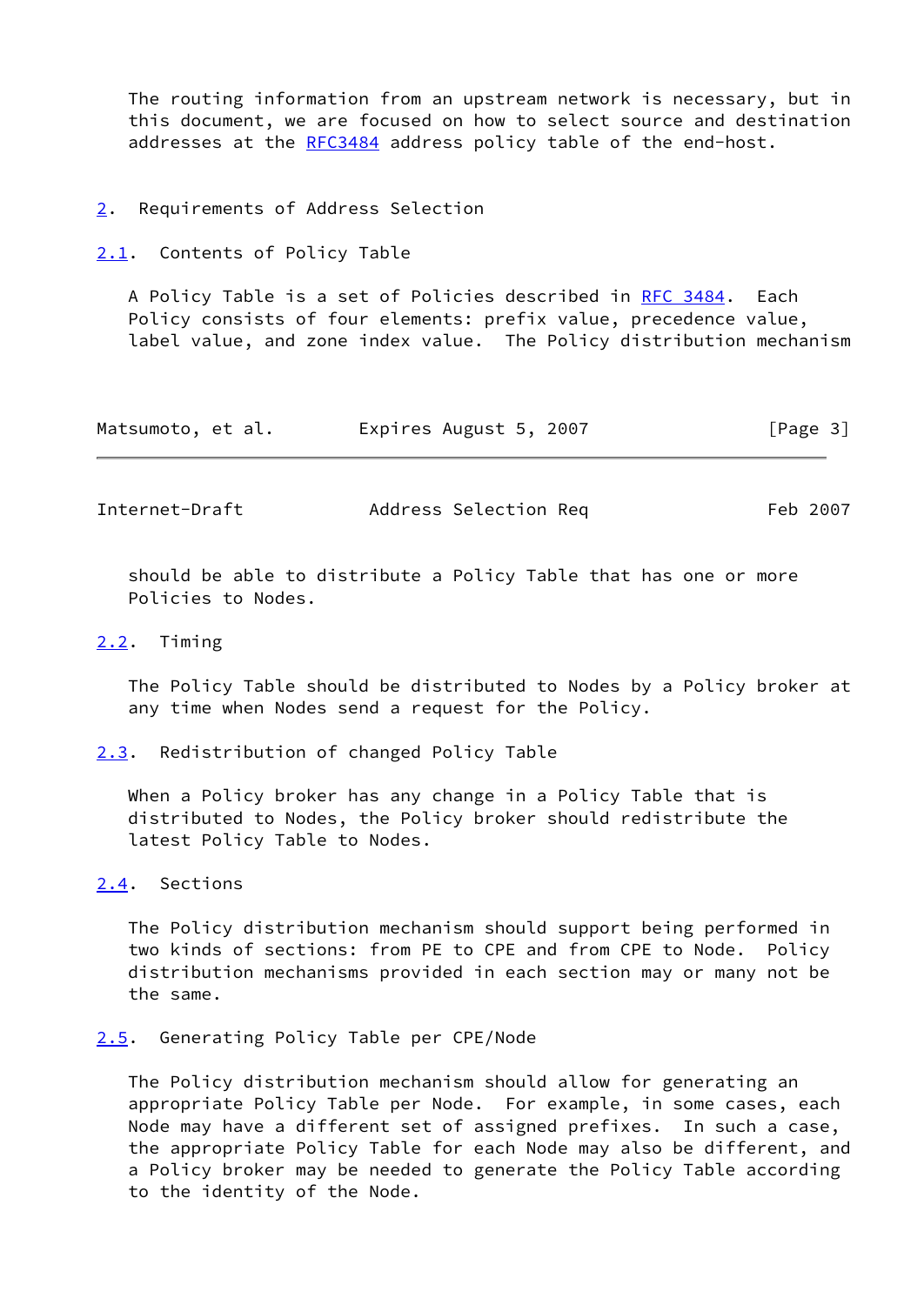### <span id="page-4-0"></span>[2.6](#page-4-0). Security

 The Policy distribution mechanism should provide for reliable, secure distribution of the Policy distribution from a Policy broker to Nodes.

<span id="page-4-1"></span>[3](#page-4-1). Possible Solutions for Address Selection Problem

 A few mechanisms for address selection problems are proposed. This section quickly reviews each proposal including a policy distribution mechanism.

<span id="page-4-3"></span>[3.1](#page-4-3). Routing System Assistance for Address Selection by Fred Baker

 Fred Baker proposed to us about this mechanism. A host asks the DMZ routers or the local router which is the best pair of source and destination addresses when the host has a set of addresses A and

| Matsumoto, et al. | Expires August 5, 2007 | [Page 4] |
|-------------------|------------------------|----------|
|                   |                        |          |

<span id="page-4-2"></span>

| Internet-Draft |  |
|----------------|--|
|----------------|--|

Address Selection Req Feb 2007

 destination host has a set of addresses B. And then, the host uses the policy provided by the server/routing system as a guide in applying the response. He also proposed a mechanism that utilizes ICMP error message to change the source address of the existing session. This point resembles 5.2 3484-update mechanism, so the following evaluation is based only on the first part of his proposal.

Advantages:

- A host can choose the best address pair that reflects the dynamic changing routing status.
- The destination address selection can be handled in this mechanisim as well as source address selection.

#### Disadvantages:

- A host can choose the best address pair that reflects the dynamic
- A host has to consult the routing system every time it starts a connection if the host doesn't have address selection information for the destination host or the information lifetime is expired. This could be a possible scalability problem.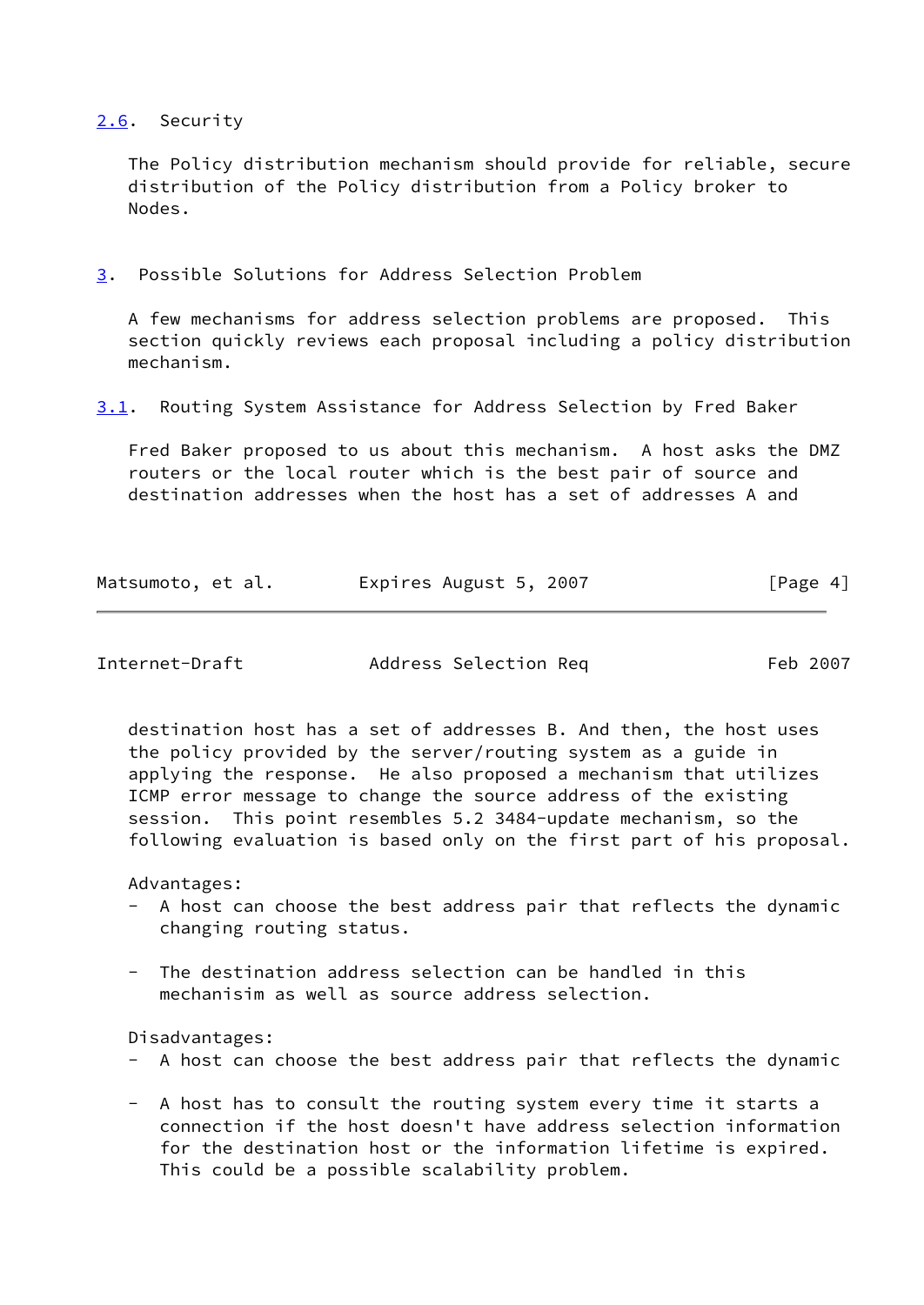- A host has to wait until the response is received from the routing system.
- The existing host/router OS implementation has to be changed a lot. In the existing TCP/IP protocol stack implementation, destination address selection is mainly the role of the application and not that of the kernel unlike source address selection. Therefore, implementing this model without causing any affects on applications is not so easy.

### <span id="page-5-0"></span>[3.2](#page-5-0). 3484-update

 M. Bagnulo proposed a new method of address selection in his draft. [\[I-D.bagnulo-rfc3484-update\]](#page-12-6) When the host notices that a network failure occurs or packets are dropped somewhere in the network by for example, an ingress filter, the host changes the source address of the connection to another source address. The host stores a cache of address selection information so that the host can select an appropriate source address for new connections.

#### Advantages:

 - A host can choose the best address that reflects the dynamic changing routing status.

Disadvantages:

| Matsumoto, et al. | Expires August 5, 2007 |  | [Page 5] |
|-------------------|------------------------|--|----------|
|-------------------|------------------------|--|----------|

<span id="page-5-2"></span>

| Internet-Draft | Address Selection Req | Feb 2007 |
|----------------|-----------------------|----------|
|                |                       |          |

- A host has to learn address selection information per destination host. The number of cache entries can be too big.
- The existing host/router OS implementation has to be changed a lot. In particular, changing the source address of the existing connection is not so easy and has a big impact on the existing TCP/IP protocol stack implementation.
- There is not so much experience with this kind of address selection cache mechanism.
- The host tries every address one-by-one, so the user has to wait for a long time before the appropriate address pair is found.

<span id="page-5-1"></span>[3.3](#page-5-1). shim6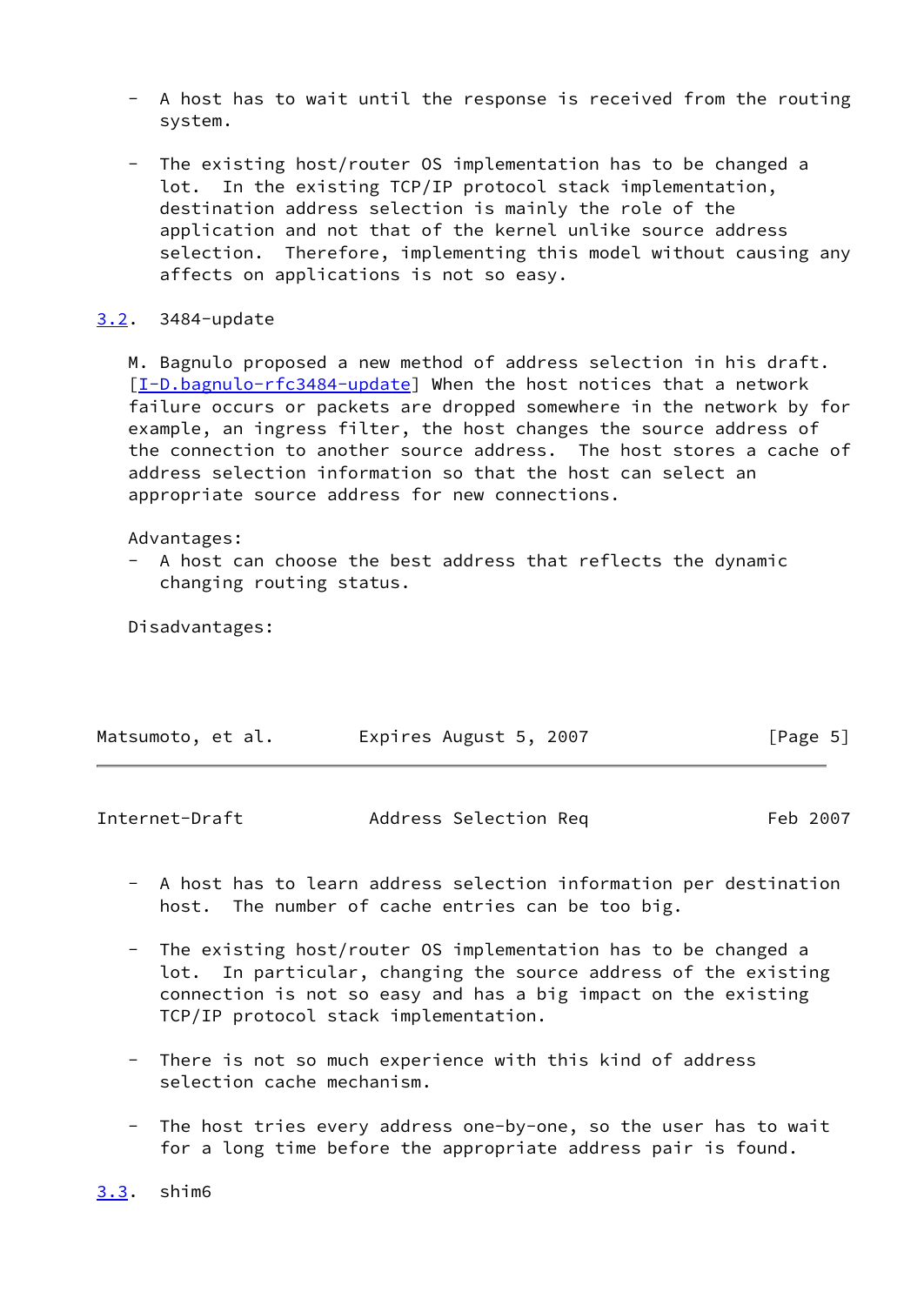shim6 is designed for site-multihoming. This mechanism introduces a new method of address selection for session initiation and session survivability, which is documented in [\[I-D.ietf-shim6-locator-pair-selection](#page-13-1)] and [\[I-D.ietf-shim6-failure-detection](#page-13-2)].

 The shim6 host detects connection failures and changes the source address during the session.

Advantages:

The shim6 host performs address selection that reflects network failures in the source and destination end-to-end link. Moreover, network failure avoidance can be achieved by end hosts themselves.

Disadvantages:

- A host has to learn address selection information per destination host. The number of cache entry can be too big.
- The existing host/router OS implementation has to be changed significantly.
- The host tries every address one-by-one, so the user has to wait for a long time before the appropriate address pair is found.

<span id="page-6-0"></span>[3.4](#page-6-0). policy distribution mechanism

This mechanism takes advantages of [RFC 3484](https://datatracker.ietf.org/doc/pdf/rfc3484) Policy Table that is widely deployed already. By distributing policies for Policy Table, you can auto-configure a host's address selection policy.

Advantages:

| Matsumoto, et al. | Expires August 5, 2007 | [Page 6] |
|-------------------|------------------------|----------|
|                   |                        |          |

<span id="page-6-1"></span>

| Internet-Draft | Address Selection Req | Feb 2007 |
|----------------|-----------------------|----------|
|----------------|-----------------------|----------|

- A host can receive and understand address selection information before the host starts a connection. Therefore, the amount of traffic and connection overhead time can be minimized.
- A host does not need any other address-selection-related information once that host receives the address selection policy set. This can also reduce the amount of traffic.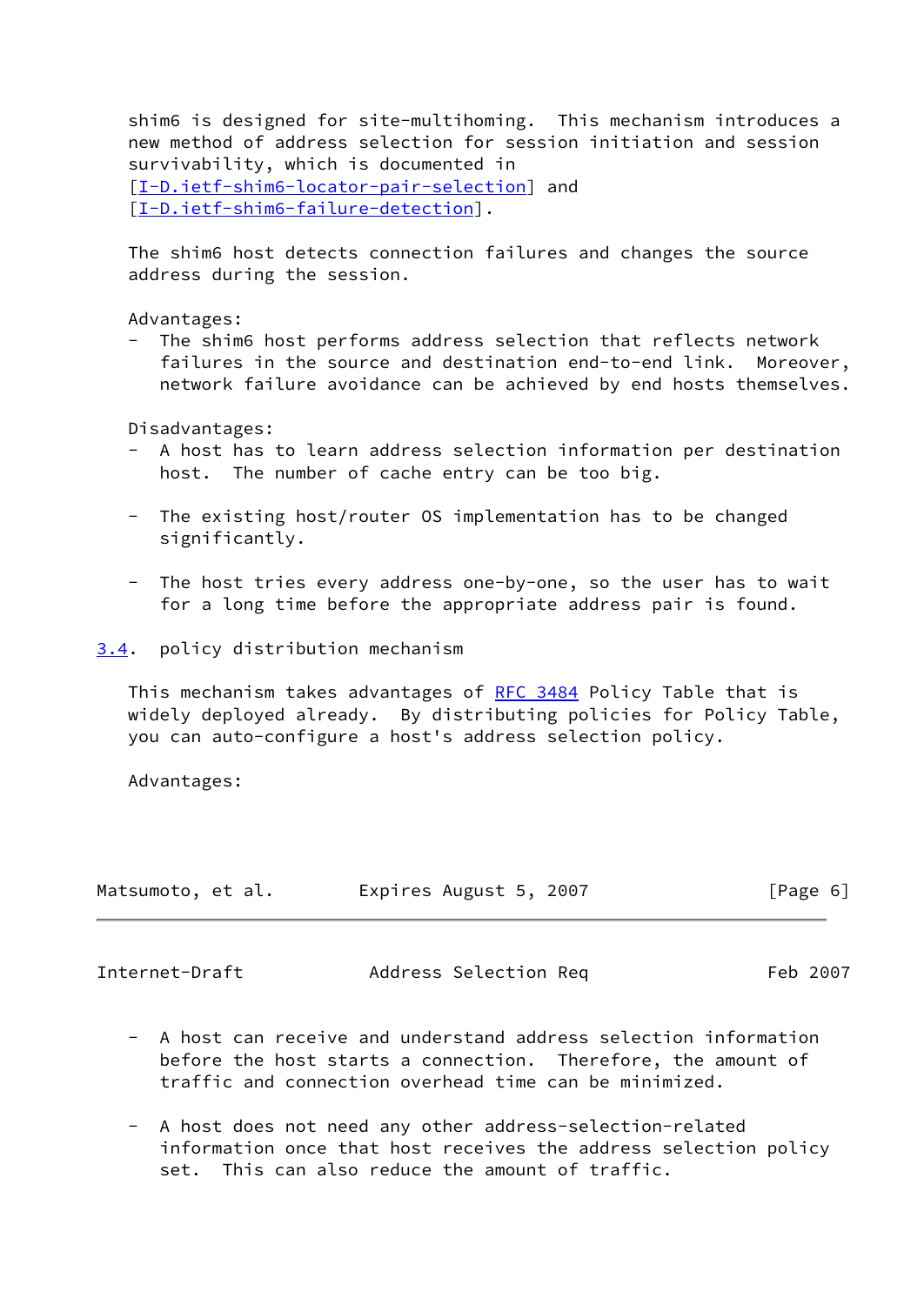- The existing OS implementation does not need to be changed significantly on the OS that implements the [RFC 3484](https://datatracker.ietf.org/doc/pdf/rfc3484) policy table. Only the delivery mechanism to the table has to be prepared.
- Destination address selection can also be controlled by this mechanism.

Disadvantages:

- No other address selection rule that is beyond the [RFC 3484](https://datatracker.ietf.org/doc/pdf/rfc3484) policy table framework can be implemented.
- The OS implementation has to be changed, and the policy distribution server, such as a gateway router, has to be prepared.
- When DHCP or RA is used for transport mechanism of policy table, frequently changing policy cannot be delivered to hosts quickly because of the nature of these protocols.

<span id="page-7-0"></span>[4](#page-7-0). Discussion at 67th IETF

 Here listed some points that was raised at San Diego and comments below. These points are classified into 3 classes from the aspect of [RFC3484](https://datatracker.ietf.org/doc/pdf/rfc3484). It seems to be better to settle the basis for this discussion. That is, we can assume [RFC3484](https://datatracker.ietf.org/doc/pdf/rfc3484) as it is now, we should modify [RFC3484](https://datatracker.ietf.org/doc/pdf/rfc3484) or we should start from nothing.

- 1) Issues that don't need [RFC3484](https://datatracker.ietf.org/doc/pdf/rfc3484) modification">
	- The ability to deliver specific set of policies to a specific host

This issue is already in the requiremnt draft.

- 2) Issues that may need slight [RFC3484](https://datatracker.ietf.org/doc/pdf/rfc3484) change.
	- The address type dependent preference.

Matsumoto, et al. Expires August 5, 2007 [Page 7]

Internet-Draft Address Selection Req Feb 2007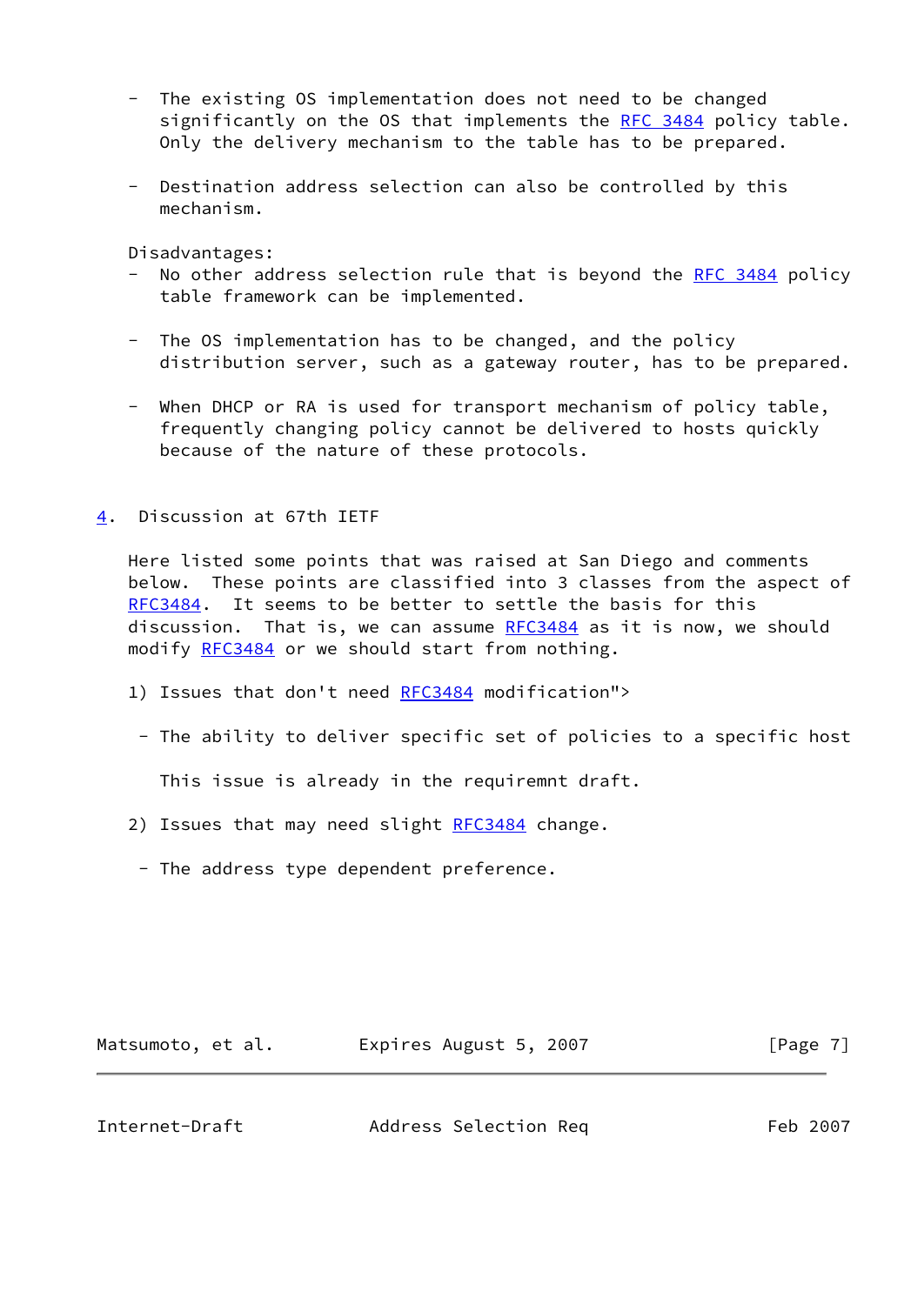There was a thread "address selection and DHCPv6" by James Carlson at IPv6 ML about address type dependent preference, such as DHCPv6, RA, manual and also privacy extension[\(RFC3041](https://datatracker.ietf.org/doc/pdf/rfc3041)) address. <http://www1.ietf.org/mail-archive/web/ipv6/current/msg06910.html>

It is hard to define default preferences for these address types, because it depends on the usage of these addresses, but not on address types themselves. It is the policy table where you can control host's address selection behavior. At this time, however, I cannot say policy table is the perfect way to fulfill this requirement.

 For example, You can set priority on 3041 address by putting a line in policy table specifying 3041 address by 128-bit prefixlen and continuing to update policy table according to 3041 address changes. But, this is surely troublesome for users and implementers.

 One idea is to update [RFC3484](https://datatracker.ietf.org/doc/pdf/rfc3484) policy table definition so that it can handle alias addresses like privacy, DHCPv6 generated, RA generated, manually generated (and even Home Address ?)

 To prefer privacy address by default, and to prefer RA-generated address for site internal, the policy table will look like this.

| Prefix                        | Pref | Label |
|-------------------------------|------|-------|
| 2001:db8:1234:: (PRIVACY)/128 | 30   |       |
| : : /0                        | 1 ດ  |       |
| 2001: db8: 1234:: (RA): /128  | 30   |       |
| 2001: db8::/48                | つの   |       |

- 3) Issues that need big [RFC 3484](https://datatracker.ietf.org/doc/pdf/rfc3484) change.
	- Multiple Interfaces Issues

 Dave Thaler gave us comments that multiple-interface hosts may face policy collision and distribution of dst address selection policy and src address selection policy should be separated. Also, per-interface policy table was proposed.

 After all, this is a policy collision problem. To make a host have one policy table per network interface doesn't solve policy collision issue. Source address selection is performed after output interface is selected, but destination address selection is before output interface selection. In this case, destination address selection uses all the policy tables a host has, so here collision can happen.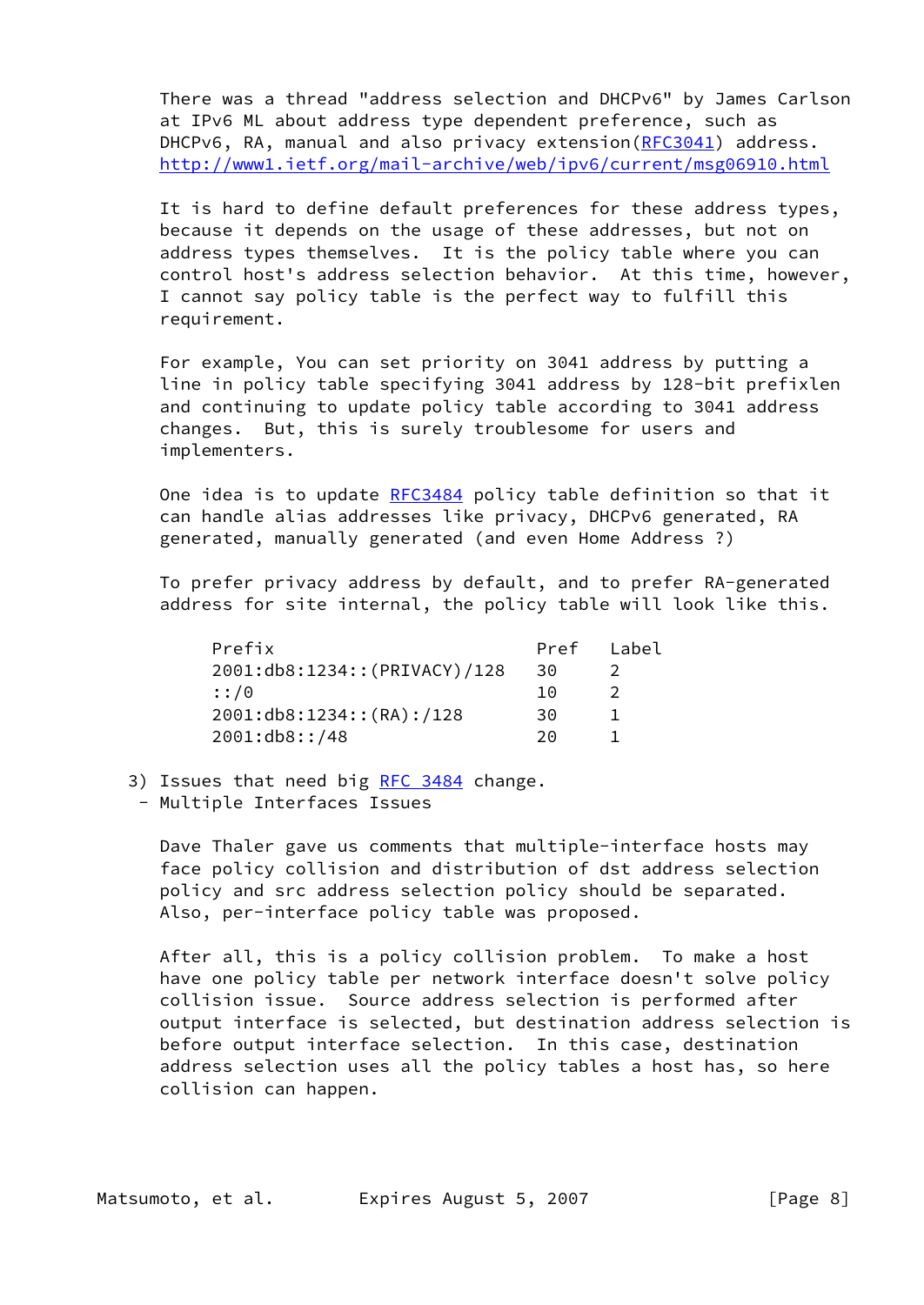<span id="page-9-1"></span> Separating destination address selection and source address selection will have a big change on [RFC3484](https://datatracker.ietf.org/doc/pdf/rfc3484) policy table definition. Though it may be a good idea to avoid source address selection policy collision.

 - application specific address selection should be considered. Also, XML was proposed for the right format to describe those policies.

 This issue is so much application dependent. Even if policy table supports application specific policies, the application doesn't necessarily follow the policy table. It seems to me a better idea to use address selection APIs or application specific configuration file for it.

<span id="page-9-0"></span>[5](#page-9-0). Security Considerations

 Address false-selection can lead to serious security problem, such as session hijack. However, it should be noted that address selection is eventually up to end-hosts. We have no means to enforce one specific address selection policy to every end-host. So, a network administrator has to take countermeasures for unexpected address selection.

<span id="page-9-2"></span>[6](#page-9-2). IANA Considerations

This document has no actions for IANA.

### <span id="page-9-3"></span>[Appendix A.](#page-9-3) Solutions for [RFC3484](https://datatracker.ietf.org/doc/pdf/rfc3484) policy distribution

In this section, several mechanisms for distributing [RFC3484](https://datatracker.ietf.org/doc/pdf/rfc3484) policy are compared and evaluated. The reason why this section is in appendix is that these discussions should be after address selection mechanism selection is finished and policy distribution mechanism is selected. solution.

As described in  $section 3.1$ , the address selection policy table consists of four elements: prefix value, precedence, label, and zone index. The policy distribution mechanism will deliver lists of these elements.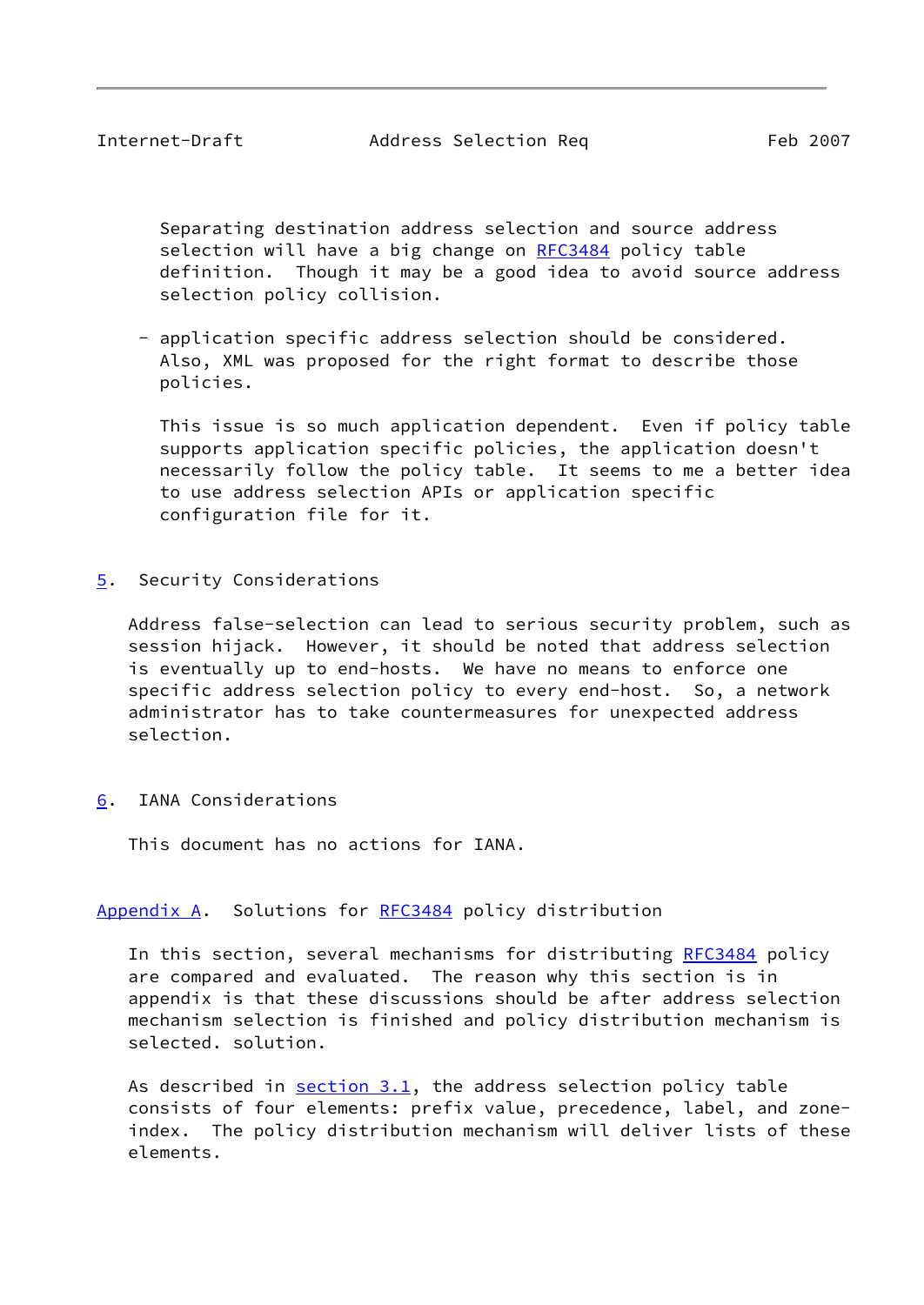<span id="page-10-0"></span>Internet-Draft Address Selection Req Feb 2007

<span id="page-10-2"></span>[A.1](#page-10-2). Policy distribution with router advertisement (RA) message option

 The RA message can be used to deliver a policy table by adding a new ND option. Existing ND transport mechanisms (i.e., advertisements and solicitations) are used. Advantages and disadvantages are almost the same as those described in [DNS configuration RFC, RA section].

 In addition, an advantage and disadvantages of distributing a policy table are as follows.

Advantages:

 - The RA message is used to deliver IPv6 address prefixes. Therefore, delivering policies for selecting addresses with the address attached to the host would be natural.

Disadvantages:

- The RA message is limited in size, and the RA may not be sufficient to deliver full policies. The same compression techniques, which were adopted in [RFC4191](https://datatracker.ietf.org/doc/pdf/rfc4191) [\[RFC4191](https://datatracker.ietf.org/doc/pdf/rfc4191)] can be used to increase the number of policies delivered by RA messages.
- Currently, RA messages are not used between a PE and CPE. Other protocols may be necessary to deliver a policy table.
- Configuring a policy table in each router that advertises RA messages with an address prefix is necessary, so if a site has a lot of routers, there will be a higher management cost.
- Delivering a specific policy table to one node is impossible because RA messages are multicast.

<span id="page-10-1"></span>[A.2](#page-10-1). Policy distribution in DHCPv6

 By defining a new DHCPv6 option like [\[I-D.fujisaki-dhc-addr-select-opt](#page-13-3)], a policy table can be delivered. The advantages and disadvantages are almost the same as those described in [DNS configuration RFC, DHCPv6 section].

In addition, there are the following advantages and disadvantages.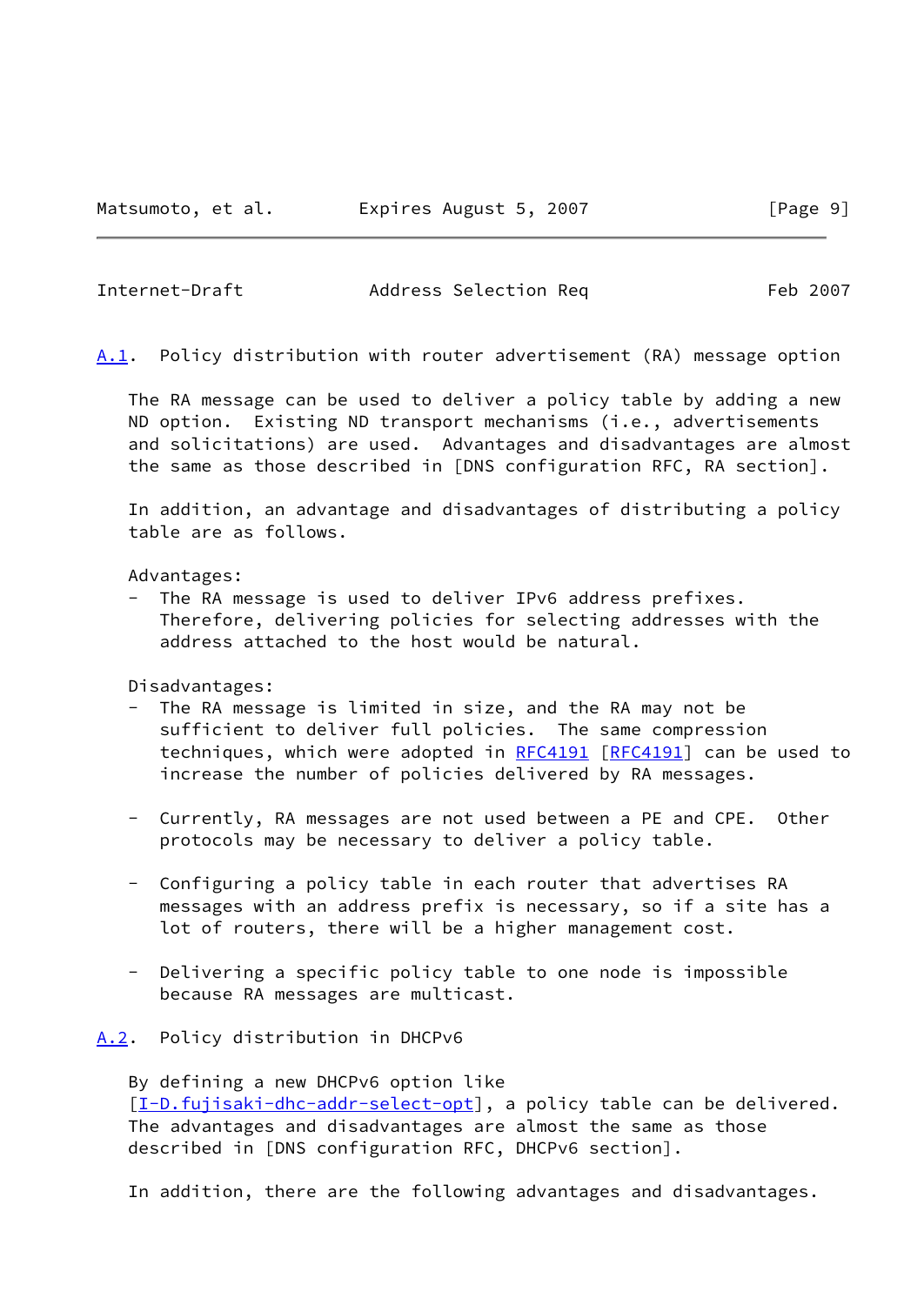Advantages:

 - Currently, DHCPv6 prefix delegation is mainly used between a PE and CPE. Delivering a policy table with prefixes is possible.

Matsumoto, et al. 
Expires August 5, 2007

[Page 10]

<span id="page-11-1"></span>Internet-Draft Address Selection Req Feb 2007

- A DHCPv6 server can deliver a host-specific policy table.
- By using a DHCPv6 relay mechanism, managing a policy table from a central server is possible.

Disadvantages:

The DHCPv6 message size is limited to the maximum UDP transmission size, so delivering complex policies by DHCPv6 may be impossible.

<span id="page-11-0"></span>[A.3](#page-11-0). Using other protocols

 Using other protocols (i.e., http and ftp) to deliver the policy table is possible.

Advantages:

No new transport mechanisms are necessary.

Disadvantages:

- Other service discovery mechanisms will be necessary.
- The procedure to distribute information should be defined (e.g., when to distribute and where the information is stored).
- Existing protocols may not have a mechanism to inform clients about policy changes.

<span id="page-11-2"></span>[A.4](#page-11-2). Defining a new protocol

 Defining a new protocol to deliver a policy table will have the following advantages and disadvantages.

Advantages: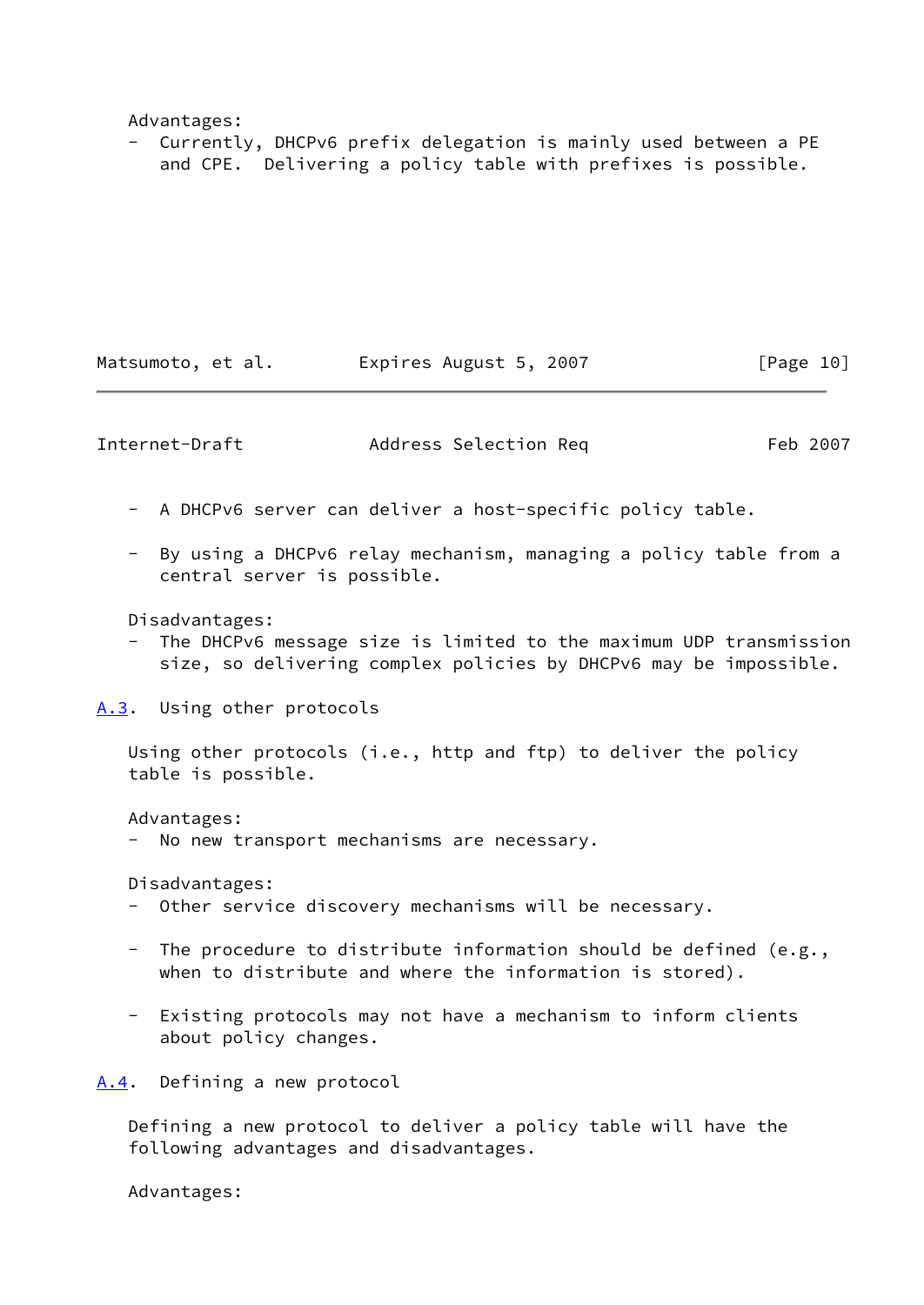- Defining a protocol suitable for policy distribution may be possible.

Disadvantages:

In addition to the disadvantages of 4.3, a new transport mechanism needs to be defined.

<span id="page-12-0"></span>[A.5](#page-12-0). Converting routing information to policy table

 In an environment in which routing information and network links are separated (e.g., between PE and CPE), converting routing information to a policy table is possible. However, when intermediate routers and nodes receive next-hop information, that is aggregated as a default route or neighbor router, and cannot generate policy table [a policy table cannot be generated].

| Matsumoto, et al. | Expires August 5, 2007 | [Page 11] |
|-------------------|------------------------|-----------|
|-------------------|------------------------|-----------|

<span id="page-12-2"></span>

| Internet-Draft | Address Selection Req | Feb 2007 |
|----------------|-----------------------|----------|
|                |                       |          |

Advantages:

No new distribution mechanism is necessary.

Disadvantages:

- This mechanism can be used only in a limited environment.
- <span id="page-12-1"></span>[7](#page-12-1). References

<span id="page-12-3"></span>[7.1](#page-12-3). Normative References

<span id="page-12-5"></span> [I-D.arifumi-v6ops-addr-select-ps] Matsumoto, A., "Problem Statement of Default Address Selection in Multi-prefix Environment: Operational Issues of [RFC3484](https://datatracker.ietf.org/doc/pdf/rfc3484) Default Rules", [draft-arifumi-v6ops-addr-select-ps-01](https://datatracker.ietf.org/doc/pdf/draft-arifumi-v6ops-addr-select-ps-01) (work in progress), October 2006.

 [RFC3484] Draves, R., "Default Address Selection for Internet Protocol version 6 (IPv6)", [RFC 3484,](https://datatracker.ietf.org/doc/pdf/rfc3484) February 2003.

<span id="page-12-4"></span>[7.2](#page-12-4). Informative References

<span id="page-12-6"></span> [I-D.bagnulo-rfc3484-update] Bagnulo, M., "Updating [RFC 3484](https://datatracker.ietf.org/doc/pdf/rfc3484) for multihoming support",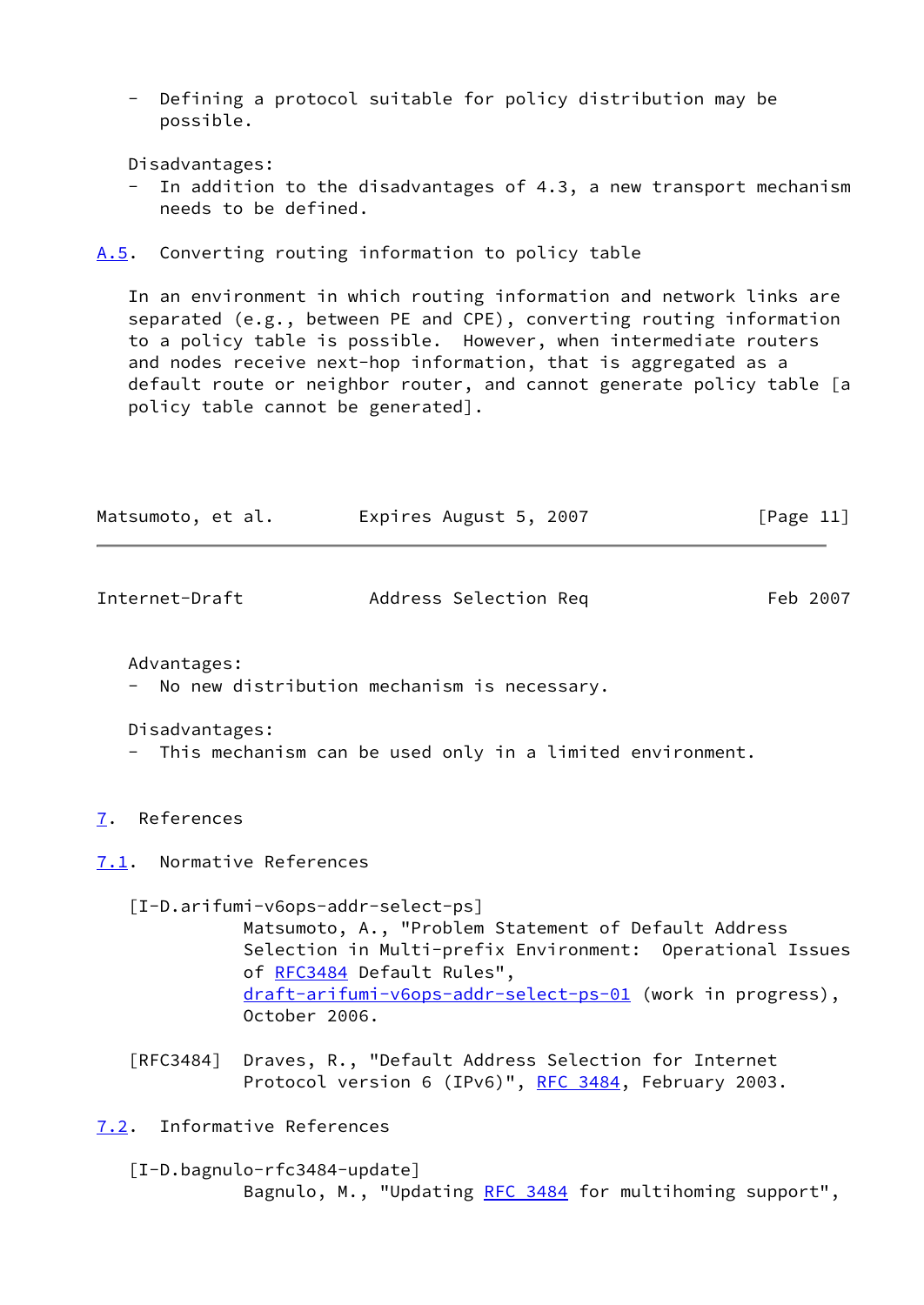[draft-bagnulo-rfc3484-update-00](https://datatracker.ietf.org/doc/pdf/draft-bagnulo-rfc3484-update-00) (work in progress), June 2006.

<span id="page-13-3"></span>[I-D.fujisaki-dhc-addr-select-opt]

 Fujisaki, T., "Distributing Default Address Selection Policy using DHCPv6", [draft-fujisaki-dhc-addr-select-opt-03](https://datatracker.ietf.org/doc/pdf/draft-fujisaki-dhc-addr-select-opt-03) (work in progress), January 2007.

<span id="page-13-2"></span> [I-D.ietf-shim6-failure-detection] Arkko, J. and I. Beijnum, "Failure Detection and Locator Pair Exploration Protocol for IPv6 Multihoming", [draft-ietf-shim6-failure-detection-07](https://datatracker.ietf.org/doc/pdf/draft-ietf-shim6-failure-detection-07) (work in progress),

December 2006.

- <span id="page-13-1"></span> [I-D.ietf-shim6-locator-pair-selection] Bagnulo, M., "Default Locator-pair selection algorithm for the SHIM6 protocol", [draft-ietf-shim6-locator-pair-selection-01](https://datatracker.ietf.org/doc/pdf/draft-ietf-shim6-locator-pair-selection-01) (work in progress), October 2006.
- [RFC4191] Draves, R. and D. Thaler, "Default Router Preferences and More-Specific Routes", [RFC 4191](https://datatracker.ietf.org/doc/pdf/rfc4191), November 2005.

| Matsumoto, et al. | Expires August 5, 2007 | [Page 12] |
|-------------------|------------------------|-----------|
|-------------------|------------------------|-----------|

- <span id="page-13-0"></span>Internet-Draft Address Selection Req Feb 2007
	- [RFC4193] Hinden, R. and B. Haberman, "Unique Local IPv6 Unicast Addresses", [RFC 4193,](https://datatracker.ietf.org/doc/pdf/rfc4193) October 2005.

Authors' Addresses

 Arifumi Matsumoto NTT PF Lab Midori-Cho 3-9-11 Musashino-shi, Tokyo 180-8585 Japan

 Phone: +81 422 59 3334 Email: arifumi@nttv6.net

 Tomohiro Fujisaki NTT PF Lab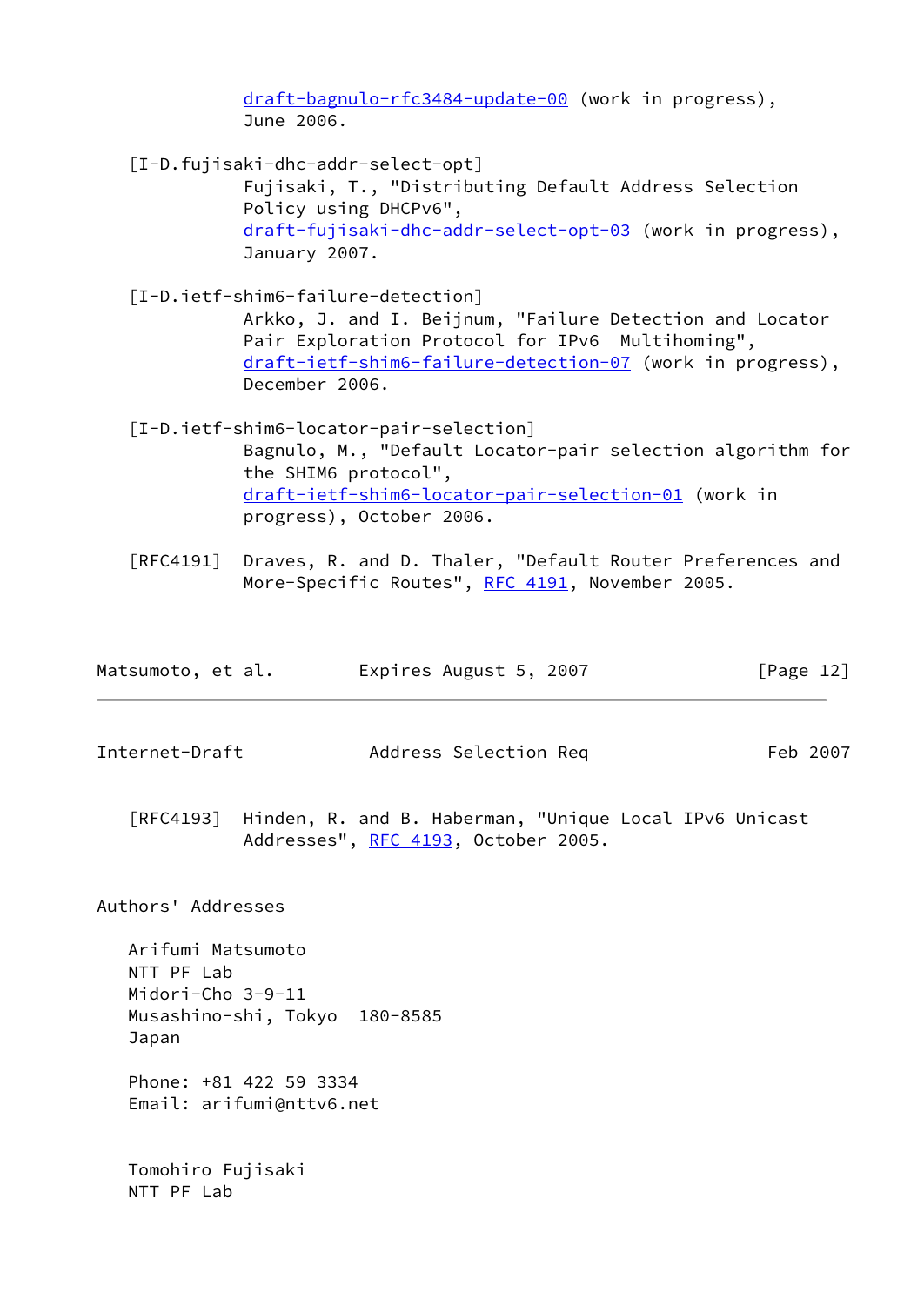Midori-Cho 3-9-11 Musashino-shi, Tokyo 180-8585 Japan Phone: +81 422 59 7351 Email: fujisaki@syce.net Ruri Hiromi Intec Netcore, Inc. Shinsuna 1-3-3 Koto-ku, Tokyo 136-0075 Japan Phone: +81 3 5665 5069 Email: hiromi@inetcore.com Ken-ichi Kanayama Intec Netcore, Inc. Shinsuna 1-3-3 Koto-ku, Tokyo 136-0075 Japan Phone: +81 3 5665 5069

Email: kanayama@inetcore.com

Matsumoto, et al. Expires August 5, 2007 [Page 13]

<span id="page-14-0"></span>Internet-Draft Address Selection Req Feb 2007

Full Copyright Statement

Copyright (C) The IETF Trust (2007).

 This document is subject to the rights, licenses and restrictions contained in  $BCP$  78, and except as set forth therein, the authors retain all their rights.

 This document and the information contained herein are provided on an "AS IS" basis and THE CONTRIBUTOR, THE ORGANIZATION HE/SHE REPRESENTS OR IS SPONSORED BY (IF ANY), THE INTERNET SOCIETY, THE IETF TRUST AND